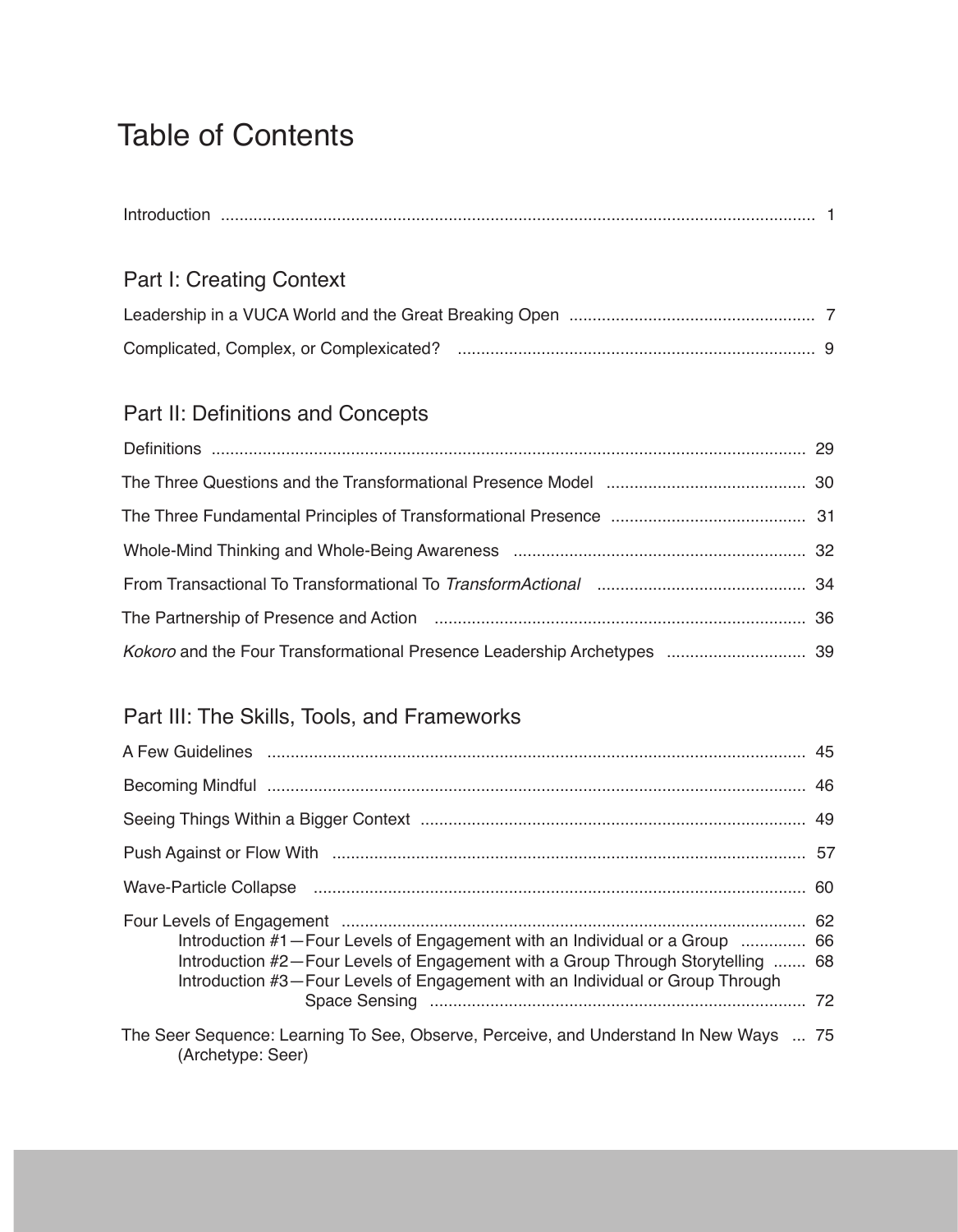| (Archetypes: Seer, Explorer)                         |  |
|------------------------------------------------------|--|
| (Archetype: Co-Creator)                              |  |
| (Archetype: Seer)                                    |  |
| (Archetypes: Seer, Explorer, Co-Creator, Ambassador) |  |
| (Archetypes: Seer, Explorer, Co-Creator, Ambassador) |  |
| (Archetypes: Seer, Explorer)                         |  |
| (Archetypes: Seer, Explorer, Co-Creator)             |  |
| (Archetypes: Seer, Explorer, Co-Creator)             |  |
|                                                      |  |
| (Archetypes: Seer, Explorer, Co-Creator)             |  |
| (Archetypes: Seer, Explorer, Co-Creator, Ambassador) |  |
| (Archetypes: Explorer, Co-Creator, Ambassador)       |  |
| (Archetypes: Explorer, Co-Creator)                   |  |
| 112<br>(Archetypes: Seer, Explorer, Co-Creator)      |  |
| (Archetypes: Explorer, Co-Creator)                   |  |
| (Archetype: Seer)                                    |  |
| (Archetypes: Seer, Explorer, Co-Creator)             |  |
| (Archetypes: Seer, Co-Creator)                       |  |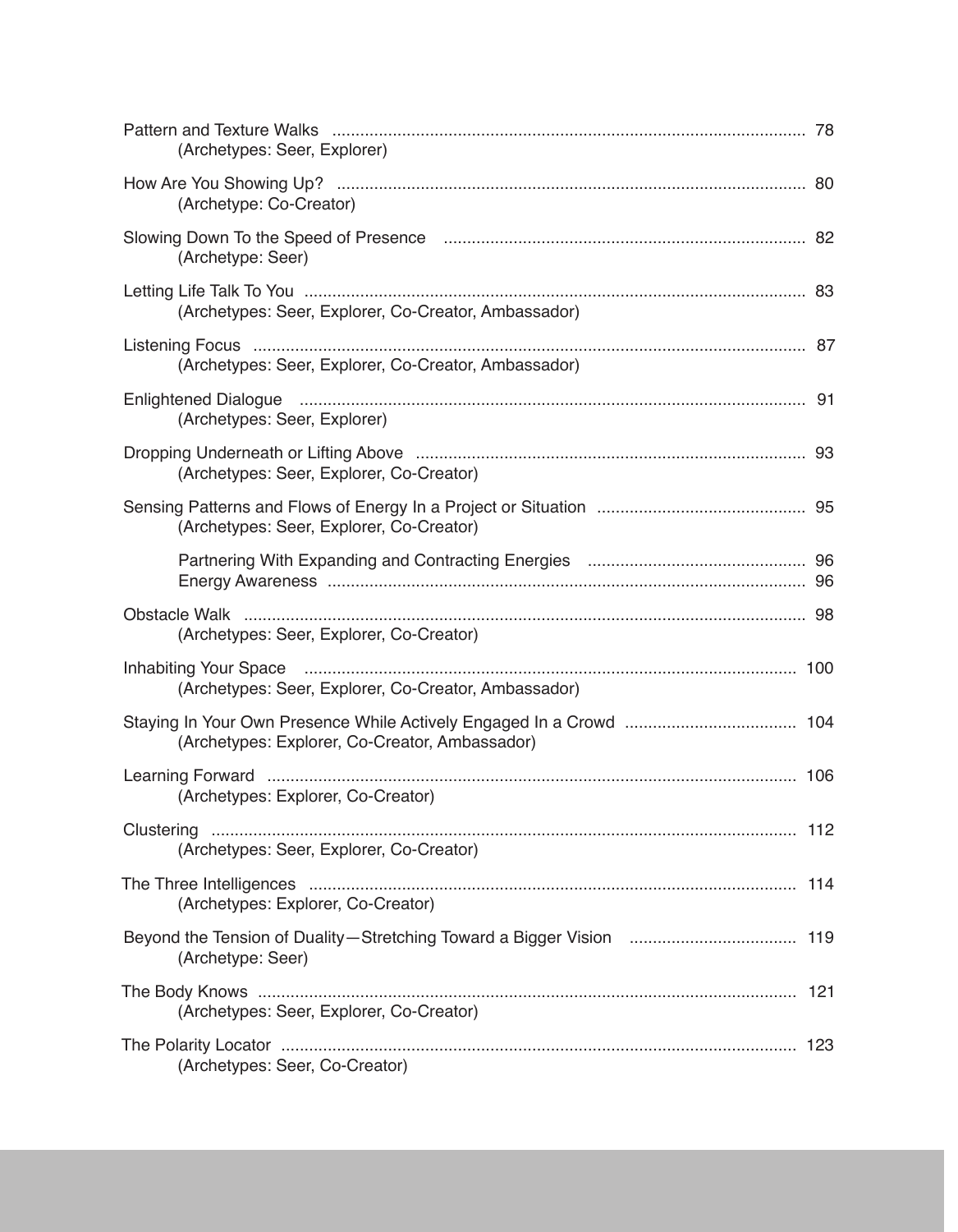| (Archetypes: Seer, Explorer, Co-Creator, Ambassador)                            |  |
|---------------------------------------------------------------------------------|--|
| (Archetypes: Seer, Explorer, Co-Creator)                                        |  |
| Time and Space Sensing for Discovering Potential In a Situation or Project  134 |  |
| (Archetypes: Seer, Co-Creator)                                                  |  |
| (Archetypes: Co-Creator, Ambassador)                                            |  |
| (Archetypes: Co-Creator, Ambassador)                                            |  |
| (Archetypes: Co-Creator, Ambassador)                                            |  |
| (Archetypes: Explorer, Co-Creator, Ambassador)                                  |  |
|                                                                                 |  |
| (Archetype: Co-Creator)                                                         |  |
| (Archetype: Ambassador)                                                         |  |
| (Archetypes: Co-Creator, Ambassador)                                            |  |
| (Archetype: Ambassador)                                                         |  |
| (Archetypes: Seer, Explorer, Co-Creator, Ambassador)                            |  |
|                                                                                 |  |
|                                                                                 |  |
|                                                                                 |  |

*For further support, visit the Transformational Presence Leadership Center at http://transformationalpresence.org/leadership-center.*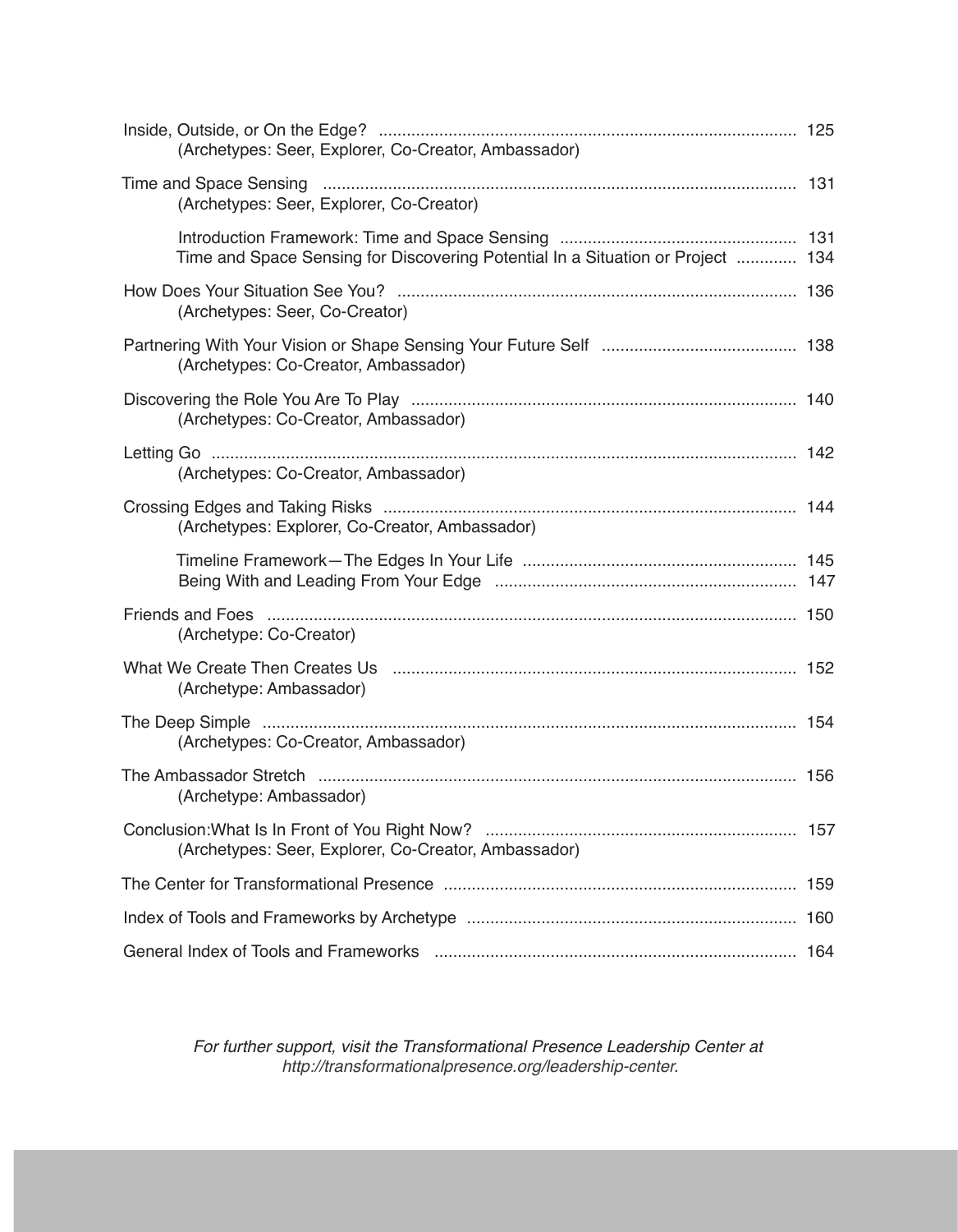# **INTRODUCTION**

At every level of society and across many cultures, it seems that social structures, values systems, and ways of being with one another are breaking apart. No one is spared. No part of society, business, or government is left unchallenged. We are all affected in some way. As a collective society, today we are experiencing every emotion—from shock and disbelief to anger and fear; from love and compassion to numbness, confusion, and despair.

As individuals, organizations, communities, and even nations, what do we do? Where do we go from here?

Frankly, no one knows. There is no simple answer. Our answers and informed choices from a year ago, a month ago, or sometimes, even yesterday, may no longer be relevant. And what is relevant today may not be relevant tomorrow or next month. Everything is fluid. Conditions are constantly changing. The "facts" are different today than they were last week. The ground underneath our feet keeps shifting.

The two-book *Transformational Presence* set can help us find our way. This *Tools, Skills, and Frameworks* book is the companion resource and guidebook to the first book in the set, *How To Make a Difference In a Rapidly Changing World.* The coaching-approach tools and frameworks for conscious leadership and service are not meant to be "the answers." Nor are they meant to be "magic pills" or quick fixes to your situations and circumstances. Instead, they are meant to help us find our next steps—to uncover what is really going on at the core of our circumstances and situations, and then work from the inside out to transform what is happening in organic, impactful, and constructive ways.

The tools and frameworks are simple and practical, yet they can bring profound results, often shifting and expanding awareness and perception quite rapidly. As awareness and perception expand, how we think also opens to a much greater set of possibilities.

The tools and frameworks are equally powerful for both individuals and groups. And they can lead us closer to a world that works for all. If you have read *Transformational Presence: How To Make a Difference,* you already understand the concepts and philosophies on which these tools and frameworks are based. Now it's time to put those concepts and philosophies into action. Through using the awareness and understanding that you gained in the first book, along with the tools and frameworks in this book, you will develop new skills and capacities that you need for navigating today's complex and uncertain world.

This is very intuitive work. We call it Whole-Mind Thinking and Whole-Being Awareness. Many will find this approach refreshing and exciting. Others may find it very different from what they are accustomed to and need to go a bit slower at first. It's all OK. Whole-Mind Thinking and Whole-Being Awareness are innate skills. Yet most of us have not been encouraged to develop these skills. Give yourself time and be patient with yourself. Be open and curious. And most of all, be playful with these tools and frameworks. If, at times, you think that you don't know how to do something that I suggest, trust that some part of you does know how. And then go for it.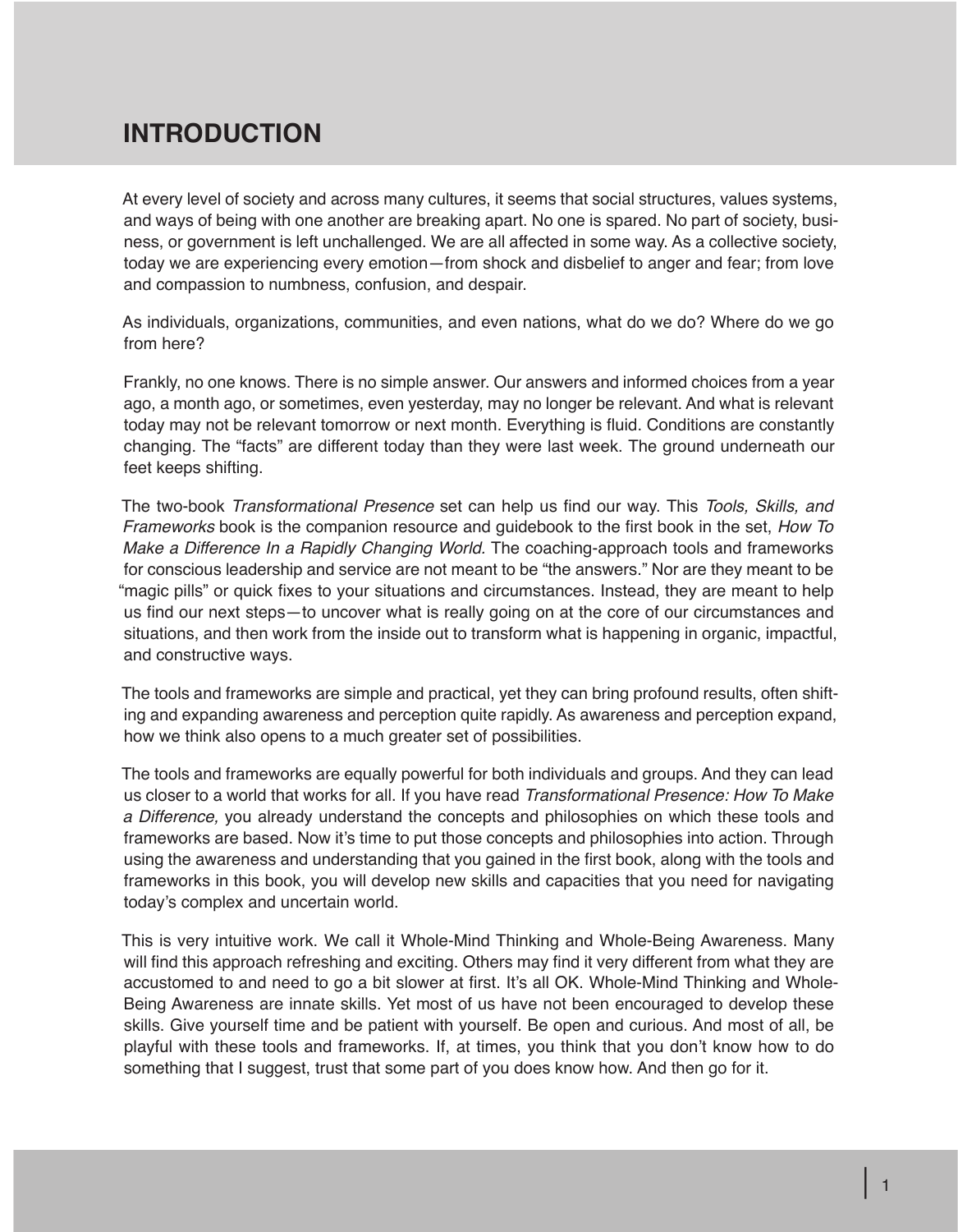I use that word "playful" on purpose. There is a lightness to this work, even when dealing with the most challenging issues. When we can treat everything that is happening simply as information to work with rather than as fixed and difficult circumstances, it's amazing how much insight and awareness opens up for us.

This is a resource book. Use it in whatever way serves you the most. I do, however, encourage you to first spend some time scanning through the book to get a sense of the many tools and frameworks and how they relate to the four archetypes of *TransformActional* Leadership that were introduced in the *How To Make a Difference* book. With each tool or framework, you will find a reference to the corresponding chapter(s) in the first book, as well as to the specific archetypes that the particular tool or framework will help you develop within yourself.

All of the tools and frameworks are designed for use both with individuals and with teams, groups, or organizations. I encourage you to practice each of the tools and frameworks in their pure forms at first so that you discover the power and simplicity within each one. They are all great self-coaching processes as well. So you can practice everything in this book on yourself first. This will also help you get comfortable with the tools and frameworks and become at ease with their natural flow. As you become fluent with them in their pure form, you will naturally begin to adapt them to meet your needs of the moment. With all of the tools and frameworks, the concept or approach is more important than the tool itself.

For your convenience, **Part I** of this book offers a summary of a few core concepts from the *How To Make a Difference* book. This summary is intended only as a refresher for what you have already read. The first book lays a strong and necessary foundation for the learning that awaits you in these pages.

I have also included an in-depth follow-up exploration from the first book of the distinctions between "complicated," "complex," and an emerging new term, "complexicated." We use Dave Snowden's Cynefin Framework to more fully understand the importance, and even the necessity, of Transformational Presence and *TransformActional* Leadership today. Our experiential approach with this material can help you and those you serve quickly understand what it is that makes today's world challenging (beyond the obvious!) and why the Transformational Presence approach is so critical in these rapidly changing times.

In **Part II**, you will find a brief summary of definitions of terms as well as summaries of the Three Fundamental Questions and the Three Fundamental Principles upon which Transformational Presence is based. There is also a review of the *TransformActional* approach to leadership that was introduced in Chapter 10 of the first book, as well as a summary of the four modern-day archetypes that can help us prototype *TransformActional* Leadership*.* The skills, tools, and frameworks of this book are all designed to help you develop the characteristics and capacities of the four archetypes within yourself and the people you serve.

The meat of this book—the skills, tools, and frameworks—is then found in **Part III**. Through the application of these tools and frameworks, you can learn to navigate this rapidly changing and often confusing world with greater ease and understanding, and take significant steps forward in making the difference you are here to make. In turn, you will help those you serve do the same.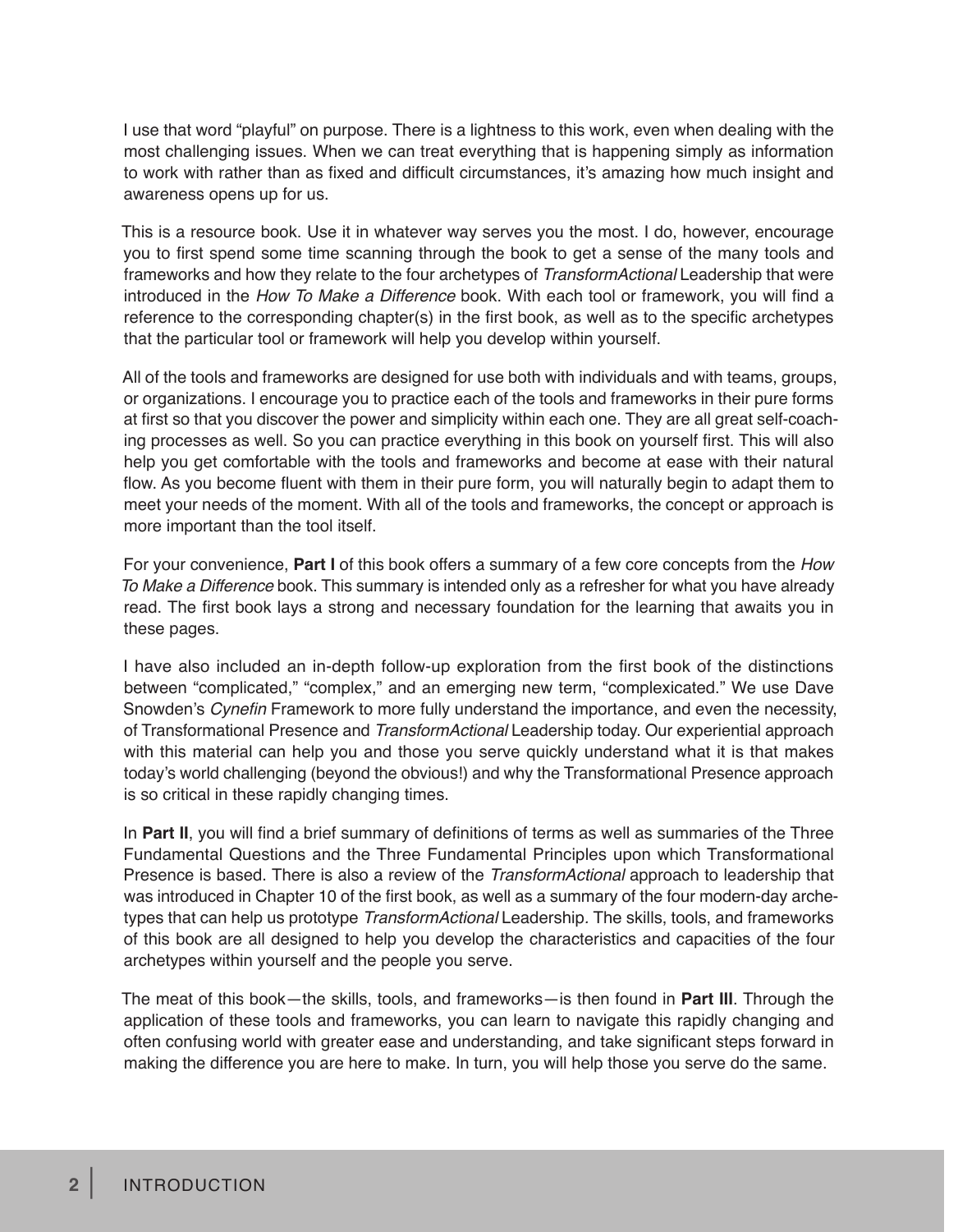Although this book is designed to be a resource, there is a somewhat linear flow through the tools and frameworks as presented. First, it will support you in finding your way through your own project or complex situation. Second, everything in this book will help you more fully embody the qualities, skills, and capacities of the four archetypes of Transformational Presence: the Seer, the Explorer, the Co-Creator, and the Ambassador.

Throughout this book, you will find Recommended Reading from two of my books—*Transformational Presence: How To Make a Difference,* and my 2011 book, *Create a World That Works.* The referenced reading will further support the topic, exercise, tool, or framework you are learning about. In the exercises, tools, and frameworks, the ellipsis (…) between paragraphs indicates to take a pause in your process, allowing time for experience and awareness to unfold.

Finally, I created these tools and frameworks to be used out there in the world. Therefore, I encourage you to use them with the people you serve. My only request is that you acknowledge the source of this approach and make it easy for the people you serve to find us. At the Center for Transformational Presence, we are committed to creating practical and simple leadership and coaching skills, tools, and frameworks for navigating these complex times and helping people make a significant difference in every sector of society. So please share this work with your colleagues, friends, and mentees.

If you choose to build a workshop or training that is largely based in Transformational Presence work, please contact us (*transform@transformationalpresence.org*) for a copy of our "Honoring the Source" guidelines. There is no contract or agreement to sign—simply an invitation to contribute back to the Center for Transformational Presence in appreciation and recognition for how our tools and concepts are adding to the value and impact of your work with others. Your contributions support the ongoing development of new Transformational Presence tools, concepts, and teachings.

You picked up this book for a reason—you want to make a difference. It will provide you with many tools, exercises, concepts, approaches and frameworks to help you make the difference you are here to make. So are you ready? If so, let's go. Together, we can create a world that works.

Note: You will find additional audio and video support for the concepts, tools, skills, and frame*works presented in these two* Transformational Presence *books in the Transformational Presence Leadership Center at www.TransformationalPresence.org/Leadership-Center/.*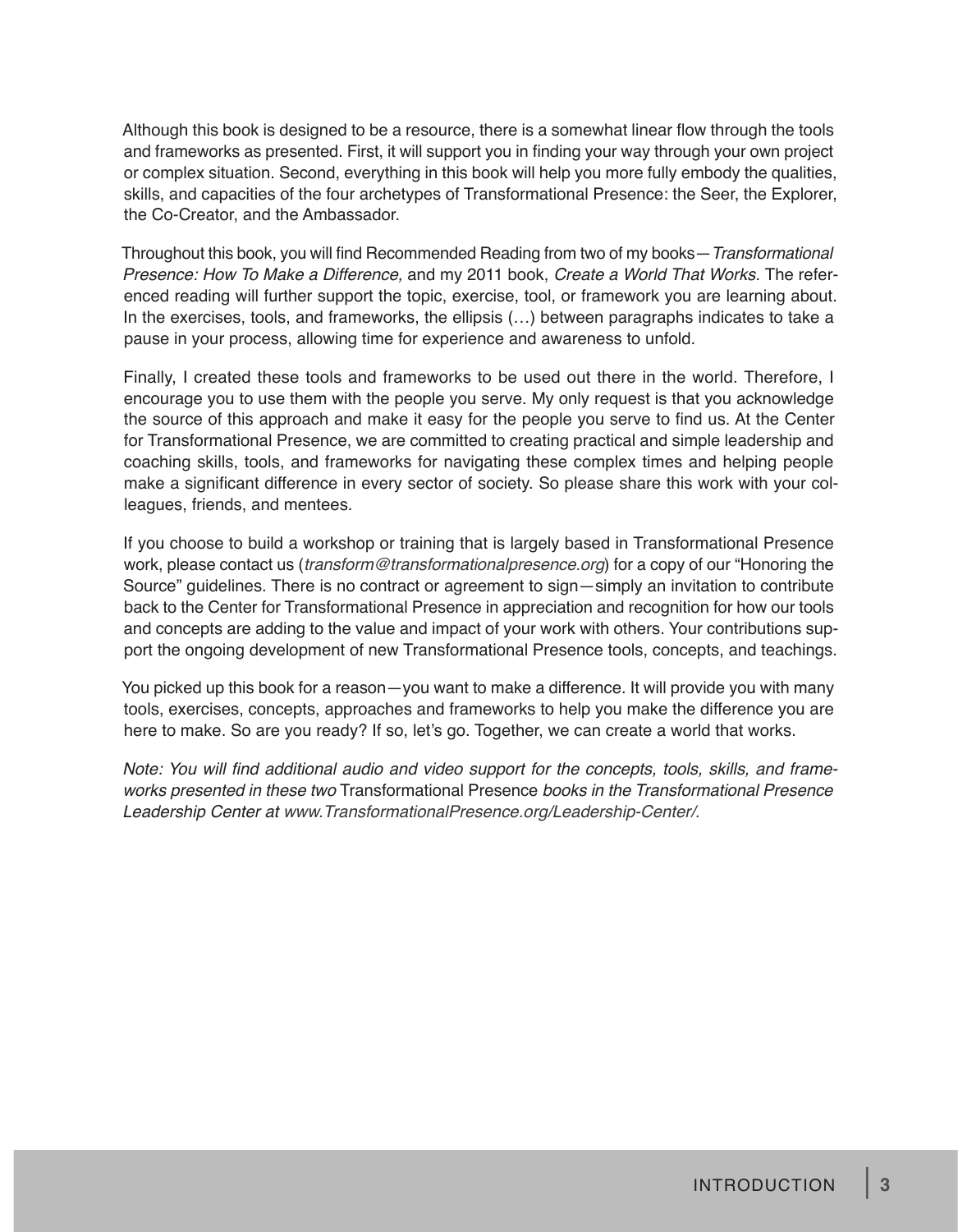# **LEADERSHIP IN A VUCA WORLD AND THE GREAT BREAKING OPEN**

While to many people, it looks and feels as though much of the world as we have known it is breaking down, falling apart, or being destroyed, I see this as a time of the Great Breaking Open. Every aspect of our society is now breaking open to reveal everything that is inside. Some of what we find is beautiful and amazing. Yet much of it can be challenging, confusing, and at times, overwhelming.

The Great Breaking Open is cutting through to the core of our societal structures and to the core of our being as individuals. For as long as many of us can remember, our societies, governments, businesses, and education systems have increasingly focused on short-term, bottom-line results. As problems have arisen, we have increasingly tended to address only the surface issues, looked for quick fixes, and opted for the most attractive immediate outcome. As a result, we have increasingly neglected to pay attention to the pressures that have been building under the surface because important core issues have not been addressed. Unfortunately, this has been at the expense of our future and our societal wellbeing.

The Great Breaking Open is now forcing us to look at these core issues. And these core issues need more than just "fixes." They require new forms, new structures, new approaches, and new policies. And that will require us to create new ways of living and working together.

The term VUCA is an acronym for "volatile, uncertain, complex, and ambiguous." It was first coined by the U.S. Army War College after the end of the Cold War. Then after the terrorist attacks of September 11, 2001, it was adopted by the business world to describe the turbulence, chaos, and rapid change that has since become the "new normal."

Our VUCA world presents us with unprecedented challenges. Yet if we drop underneath those challenges, we also find enormous opportunities. One of the ancient wisdom teachings that can help us better understand how the world works is the Principle of Polarity. This principle tells us that nothing can exist without the possibility of its opposite also being present. Therefore, a challenge cannot exist unless there is also potential for creating something new. This is why I refer to what is happening today as the Great Breaking Open instead of the "great breaking down."

It's time for a shift in our fundamental approach to life. At the mass consciousness level, we're conditioned to engage with life first from the head, and only engage the heart occasionally to soften the edges. It's time to turn that around. It's time to engage first from the heart to gather information and see the big picture, and then bring in the intellect to do what it does best—to organize, strategize, and move into effective action based on the big-picture view of the heart. This is, in essence, the foundational skill set upon which Transformational Presence is built.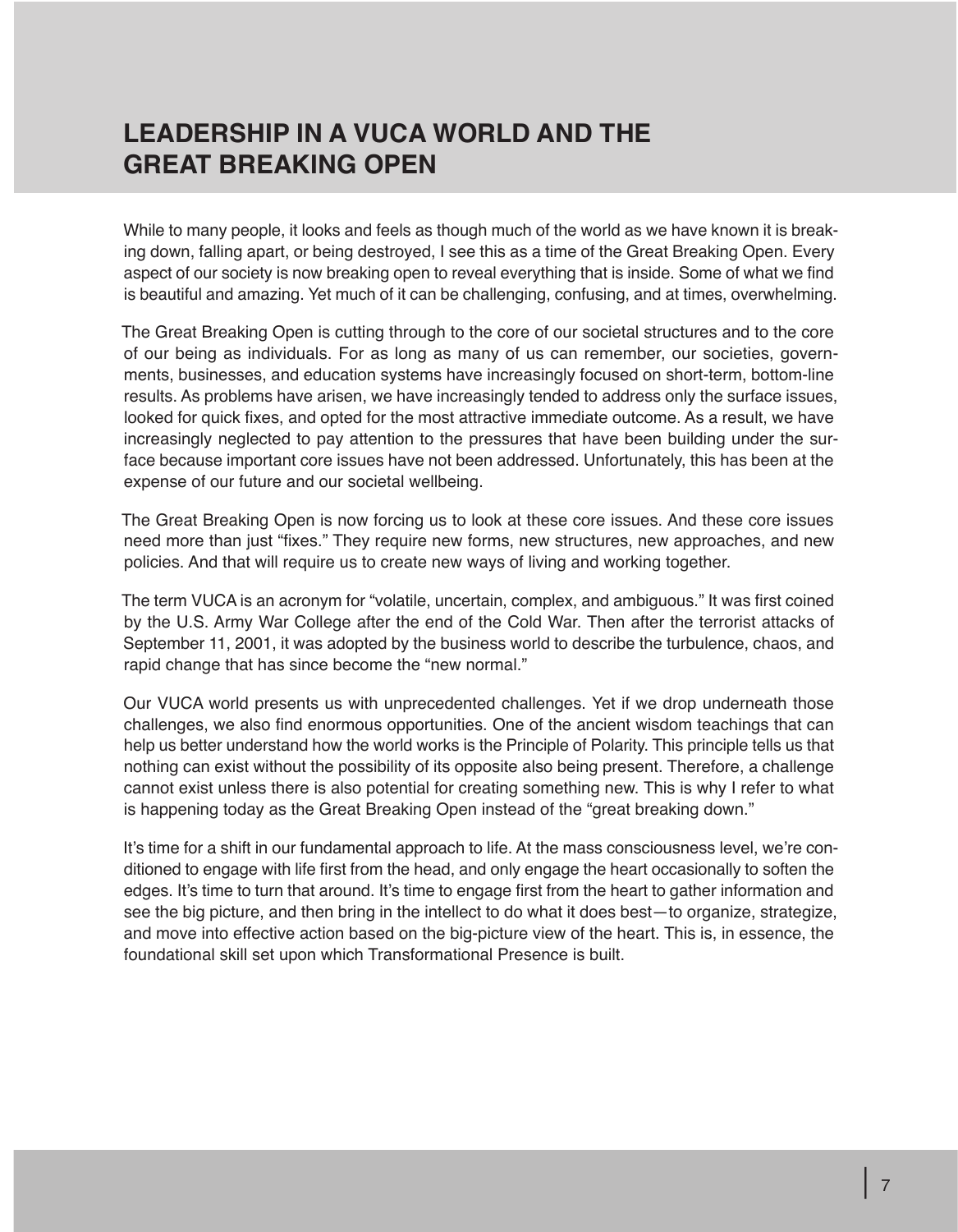However, we need ways to talk about this that people can understand and immediately begin to apply in their everyday lives and work. We need tools and skills for accessing the power of the heart and for transforming awareness, perception, and understanding. And that's what Transformational Presence is all about. Transformational Presence is a skill set—a set of skills and tools that builds our inner capacities for perception, awareness, understanding, and navigating complexity—a set of skills that helps us take effective and sustainable action.

Nobel Prize winning physicist Max Planck said, "When you change the way you look at things, the things you look at change." Our job in Transformational Presence is not to change *what* people think—it's to open up *how* they think by giving them tools and skills that transform their understanding, awareness, and perception, and ultimately expand their worldview.

Transformation happens through process, not through outcomes. As we all do our work in the world and support others to make the difference they are here to make, we do our part to help create a world that works.

#### **Creating a New Conscious Leadership Paradigm**

As the Conscious Leadership movement expands around the globe, there is widespread agreement that leaders at every level of society in our VUCA world need a new set of skills and tools, as well as broader capacities for awareness and perception. More specifically, today's leaders need great skills and capacities for:

- Stretching far beyond the familiar, knowledge-based, figure-it-out approaches that most of us have been taught, into more discovery-based, intuitive, and creative approaches
- Being fully present with the realities of what is happening in the moment, and feeling, sensing, and listening to the energy in order to discover what is needed next
- Being comfortable with not knowing the answers, and often not even knowing the questions
- Being curious and imaginative—being willing to explore without knowing what they will find, yet trusting that clues will appear to show the way forward
- Being at home in their own skin-being comfortable with who they are; aware of their strengths, as well as of the areas where they might need to stretch and grow
- Creating environments where it is safe to experiment, safe to admit failure, and safe to bring their full selves to the table

Perhaps most important of all, today's leaders need a deep understanding of the inter-connectedness of everything. This fundamental worldview is the bedrock upon which Transformational Presence is built.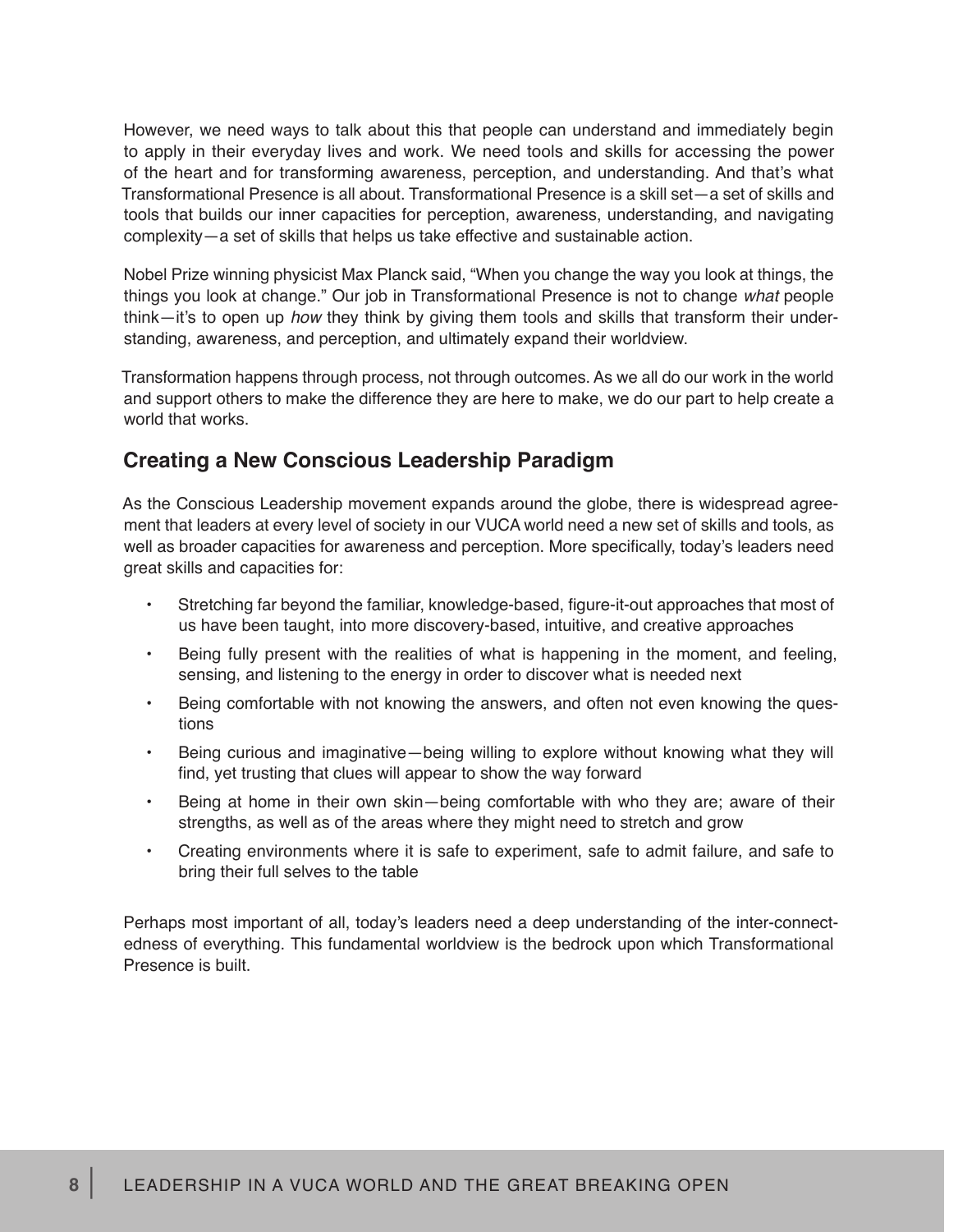# **COMPLICATED, COMPLEX, OR COMPLEXICATED?**

Recommended Reading: *Transformational Presence: How To Make a Difference,*  Chapter 7

One of the most critical skills necessary for effectively navigating today's rapidly changing world is recognizing whether a situation or project is "complicated" or "complex." These two words are often used interchangeably in everyday conversation. However, in conscious leadership circles, they are increasingly being used to describe two very different kinds of situations or circumstances. Those two different kinds of situations require two distinctly different approaches for navigating them. If you have not yet read Chapter 7 of *Transformational Presence: How To Make a Difference In a Rapidly Changing World,* please take time to read that before going forward here. The material that follows assumes that you have a fundamental understanding of the complicated/complex distinction. The two tables on the following pages summarize that distinction.

In reality, many situations have multiple aspects and layers, some of which are complicated, and some of which are complex. In fact, a new word, *complexicated*, is emerging in the lexicon to describe these hybrid situations. Understanding these distinctions helps us discern how to approach the situation or project.

This understanding, partnered with Dave Snowden's Cynefin framework that follows, will give you language and structure to explain to those you serve why a completely different approach is required for much of what is happening in our world today. Most of us have been well trained to work in complicated scenarios. We have been taught how to analyze situations and figure out linear strategies. However, more and more, we are living in a complex world. Very little about working in complexity is linear or even logical from a rational and analytical perspective.

Therefore, many of us need to develop new approaches, skills, tools, and capacities if we want to make a significant impact in today's world. The Transformational Presence approach is designed especially for working in complex and *complexicated* situations. And that's what these two books are all about.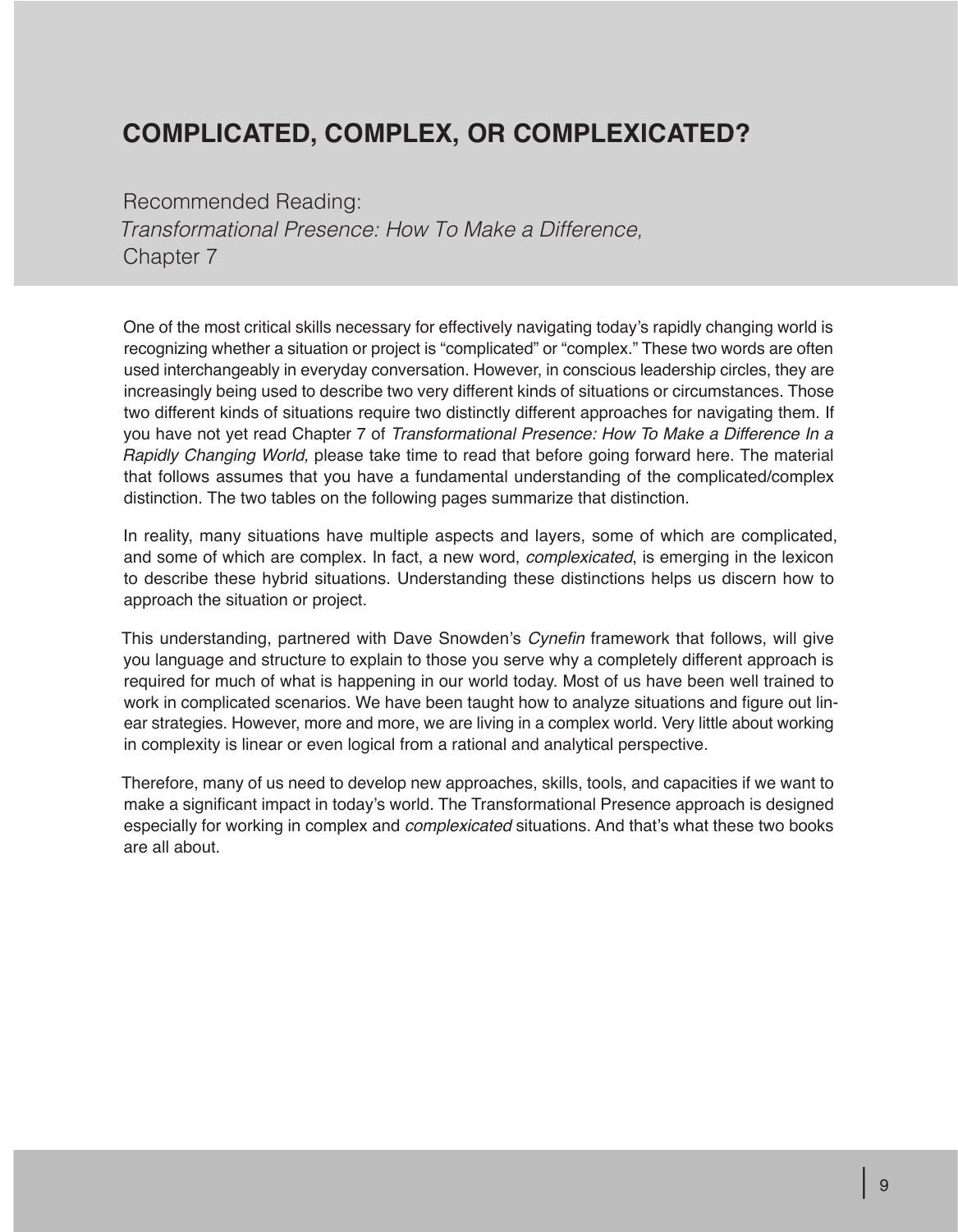#### **Characteristics of Complicated and Complex Systems and Situations**

| <b>Complicated</b>                                                                                                                                                      | <b>Complex</b>                                                                                                                                                                                                                                                                                                                                                                                                      |
|-------------------------------------------------------------------------------------------------------------------------------------------------------------------------|---------------------------------------------------------------------------------------------------------------------------------------------------------------------------------------------------------------------------------------------------------------------------------------------------------------------------------------------------------------------------------------------------------------------|
| The "complicated" label tends to apply primar-<br>ily to mechanical or technical issues or systems,<br>or to tasks that can be served by logical, linear<br>approaches. | The "complex" label tends to apply to situations that<br>involve people's feelings, values, and emotions;<br>personal or professional relationships; or organiza-<br>tional or societal systems.                                                                                                                                                                                                                    |
| There is a predictable, cause-and-effect sequence,<br>and the outcome can be reasonably predicted.                                                                      | Very little is predictable-there is no obvious cause-<br>and-effect sequence or obvious outcome.                                                                                                                                                                                                                                                                                                                    |
| Movement patterns are linear.                                                                                                                                           | Movement patterns are circular and erratic-rarely<br>linear.                                                                                                                                                                                                                                                                                                                                                        |
| You can identify all of the pieces or components<br>and figure out how to work with them and how they<br>relate to each other.                                          | There are many moving pieces that are constantly<br>changing. Many things are happening at once, and<br>the connections between them are often not obvi-<br>ous.                                                                                                                                                                                                                                                    |
| You can "think" your way through it-you can ana-<br>lyze it and figure it out.                                                                                          | You must be able to "read the signals"-the situ-<br>ation demands Whole-Mind Thinking and Whole-<br>Being Awareness.                                                                                                                                                                                                                                                                                                |
| You can make a plan and more or less follow the<br>plan to success.                                                                                                     | Making a plan is challenging, if not impossible,<br>because all of the pieces keep moving and chang-<br>ing. Therefore, you look primarily for your next step,<br>take action, and then stand aside to observe the<br>new or different patterns that emerge. Then you can<br>take another step, pause to observe what happens,<br>and determine the next step. The cycle continues<br>until it is no longer needed. |
| Past knowledge and experience is valuable and<br>serves you well.                                                                                                       | Past knowledge and experience are often no longer<br>relevant-how it worked before will not necessarily<br>be the way it works again.                                                                                                                                                                                                                                                                               |
| The environment tends to be stable.                                                                                                                                     | The environment tends to be less predictable and<br>sometimes unstable.                                                                                                                                                                                                                                                                                                                                             |
| There is general agreement about the desired out-<br>come.                                                                                                              | There are often many different opinions or desires<br>about what the outcome should be.                                                                                                                                                                                                                                                                                                                             |
| You are working toward a specific outcome or<br>creating a specific result. It's a solution-focused<br>approach.                                                        | The outcome or result will be revealed over time.<br>It's helpful to have a sense of direction, yet that will<br>not always be clear, especially at first. Commitment<br>or attachment to a specific outcome or result rarely<br>serves in a complex situation.                                                                                                                                                     |